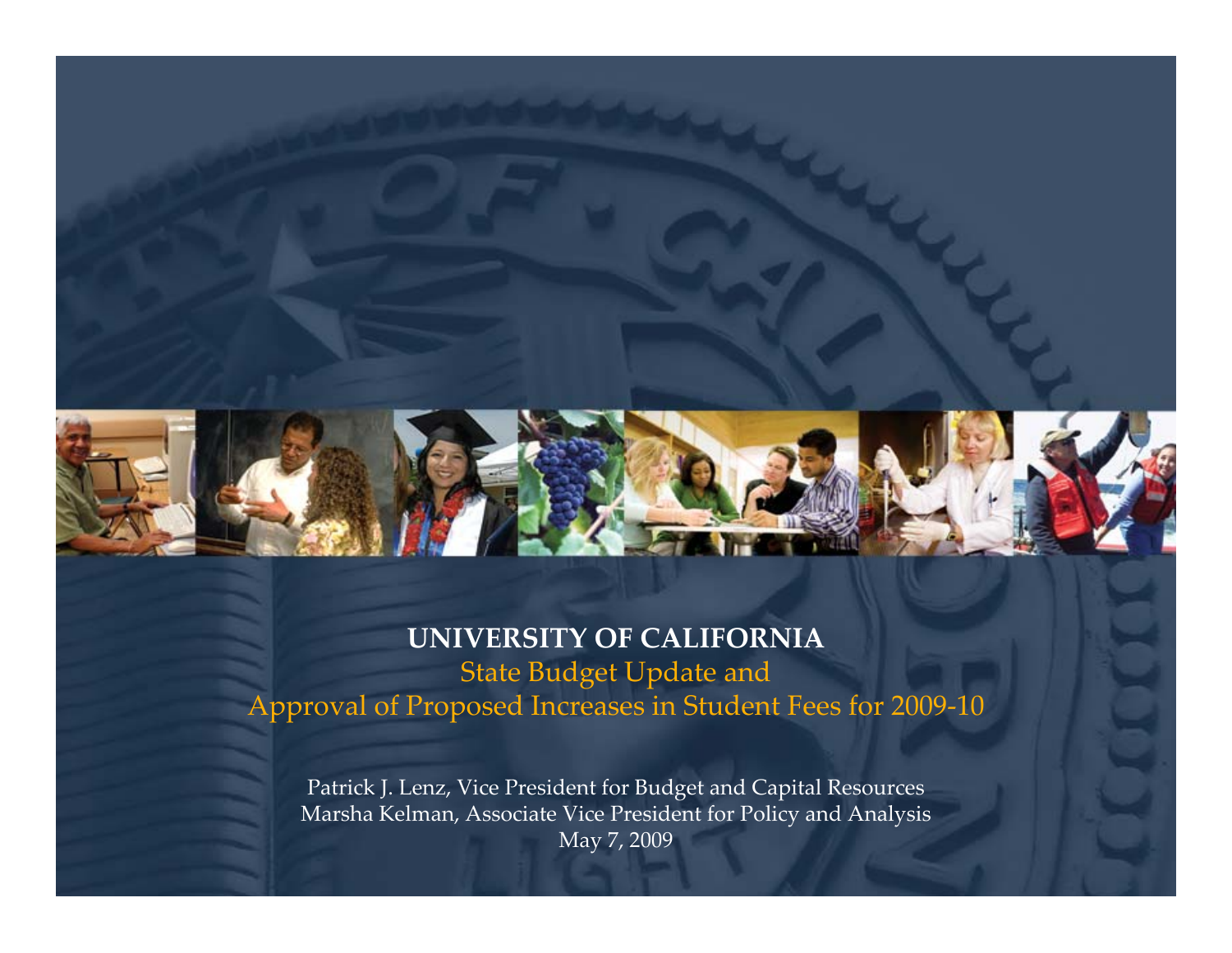## State Budget Update

- •Senate and Assembly Subcommittee Hearings
- •Actions on Federal Economic Stimulus Funds
- $\bullet$ Update on Bond Sales – UC Capital Facility Projects
- •May 19 – Special Election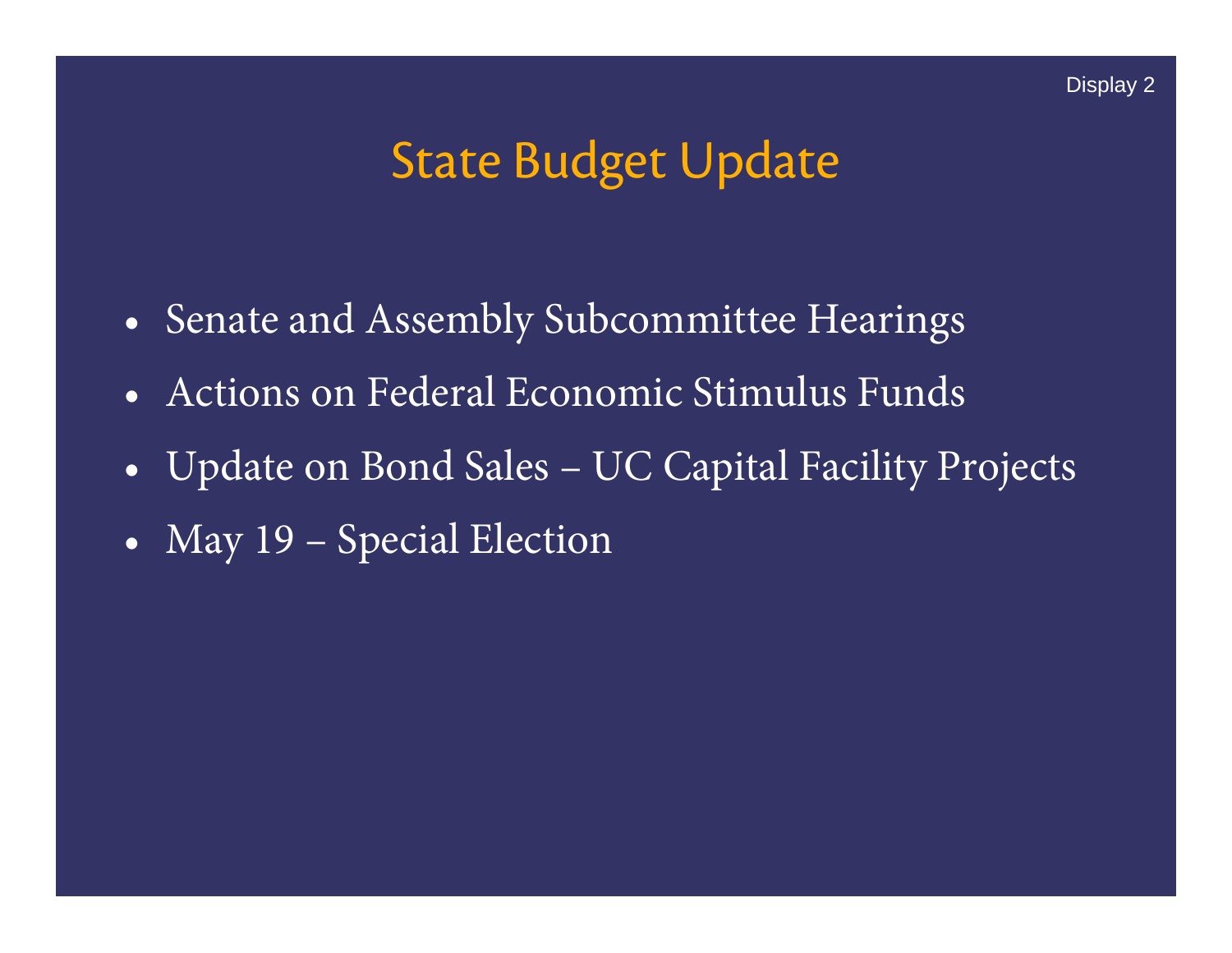### 2009-10 UC Budget

- $\bullet$ Special Session Budget Reductions \$115.5 million
- •Governor's Veto, Fund Shift \$255.0 million
- •Federal Economic Stimulus Funds \$268.5 million
- $\bullet$ UC Budget Shortfall \$450.5 million
	- Special Session Budget Reductions \$115.5 million
	- Over-enrollment, Student Access \$121.8 million
	- UC Mandatory Cost Increases \$213.2 million (health benefits, utilities, collective bargaining agreements, faculty merits)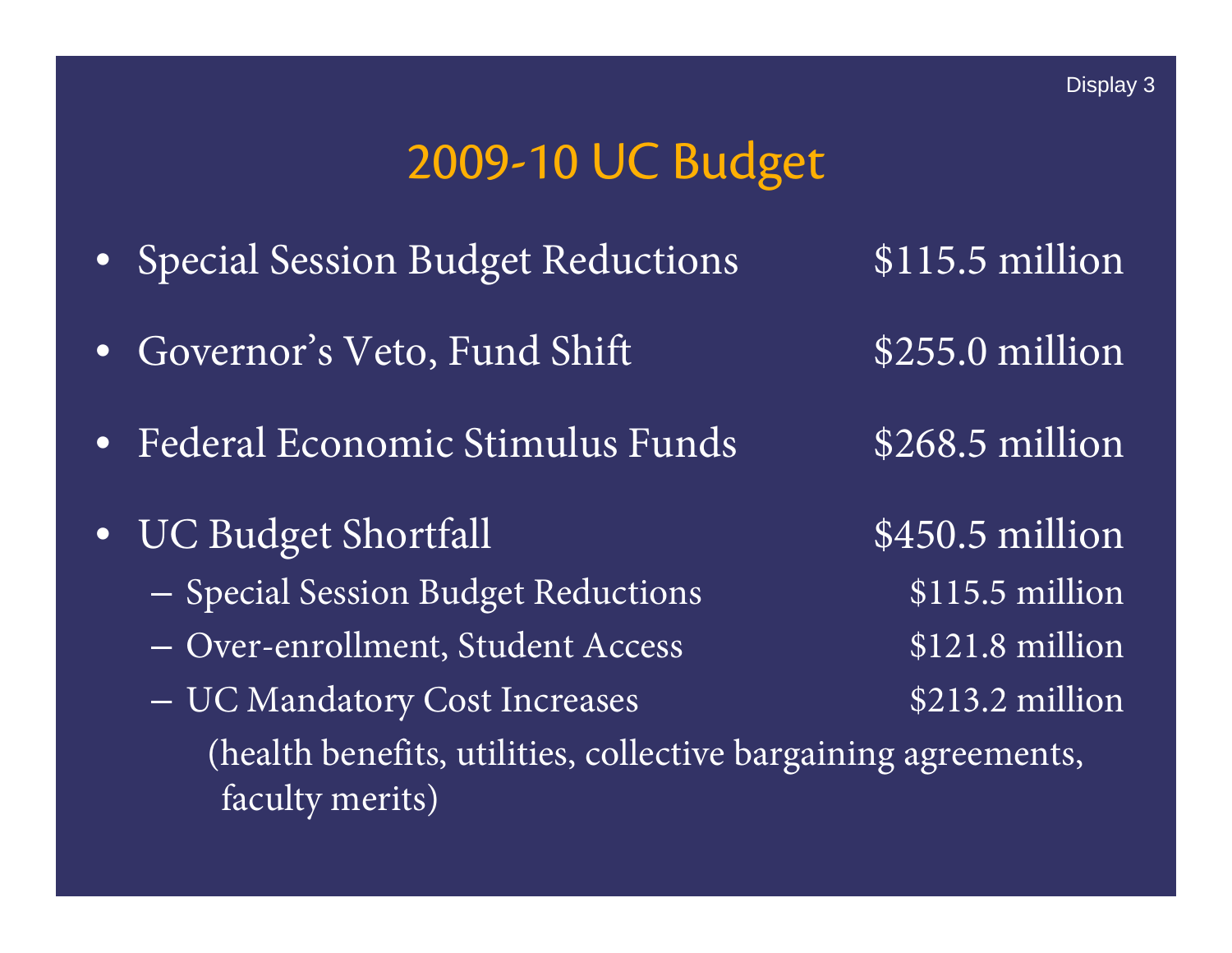### Proposed Fee Increases

•Registration Fee  $4.2\%$  \$36 • Educational Fee  $10.0\%$ Resident Undergraduate  $$626$ Resident Graduate Academic \$714 • Nonresident Tuition Undergraduate 10.0% \$2,000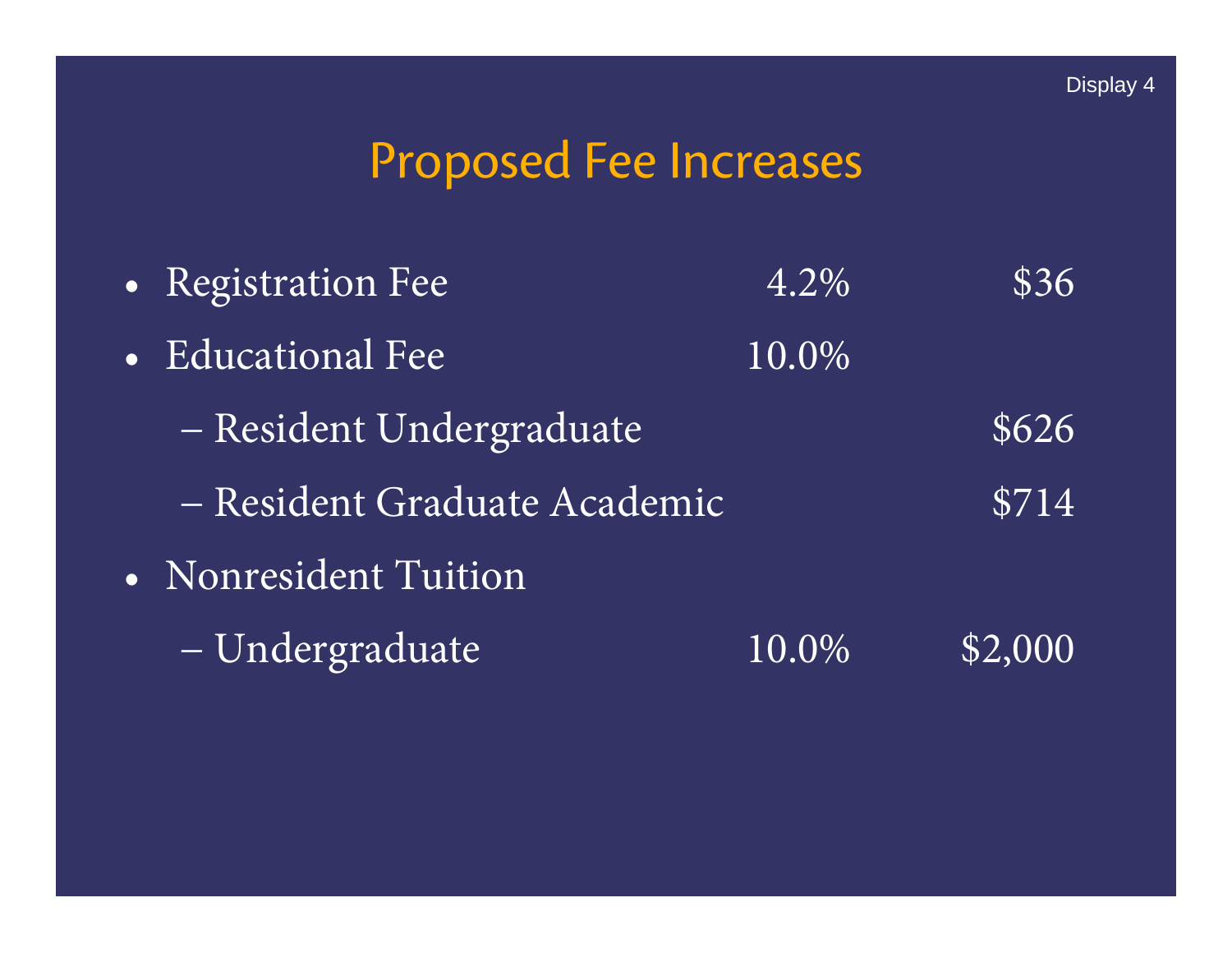### Revenue and Use of Funds

- •Registration Fee \$8.0 million
	- − Student services cost increases
- Educational Fee \$143.6 million
	- − \$54.2 million to be set aside for financial aid
	- Remainder used to offset budget reductions and fund cost increases
- Nonresident Tuition \$15.2 million
	- Used to offset budget reductions and fund cost increases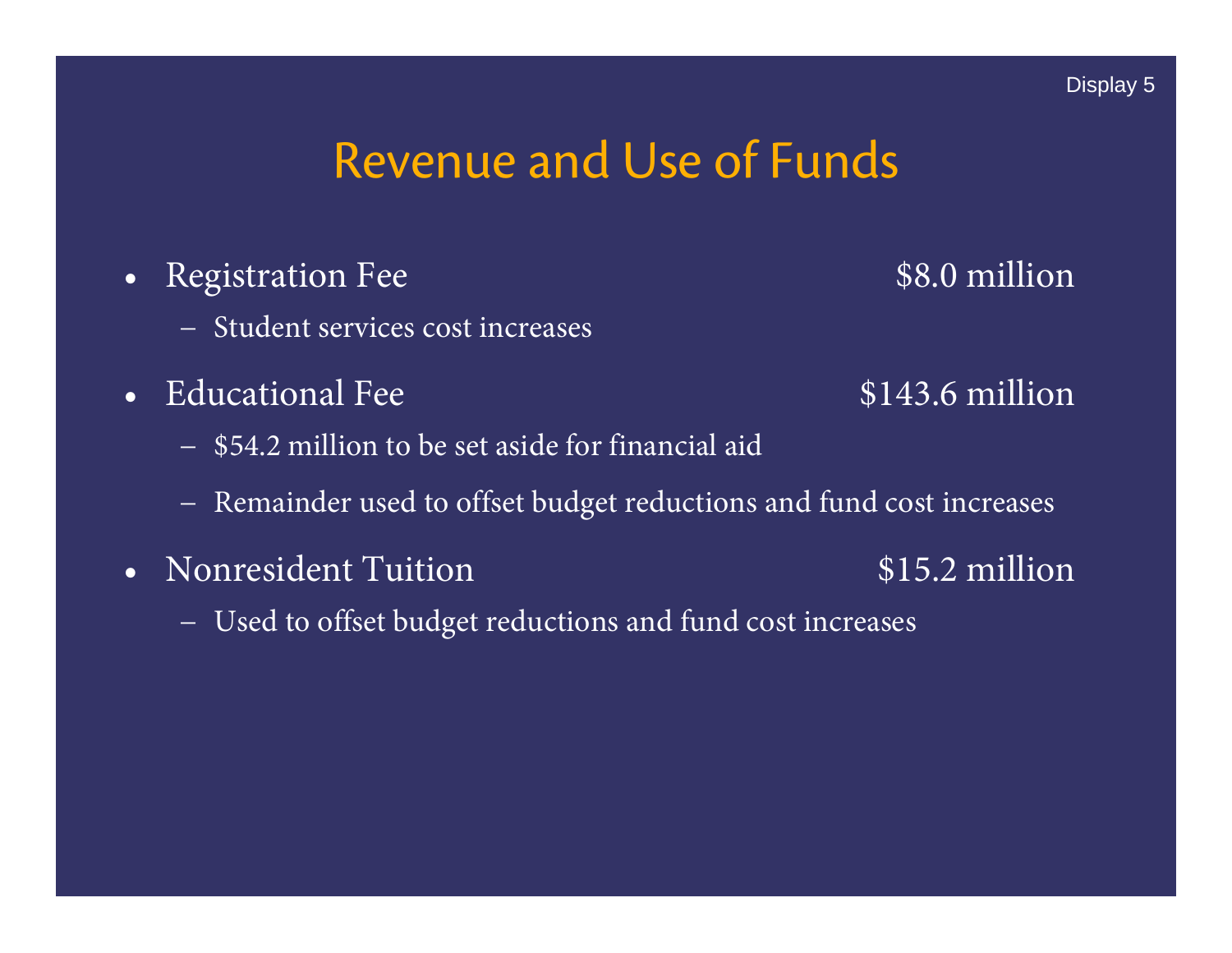### 2009-10 Fees for Resident Students

| • Undergraduate                      | \$8,720        |
|--------------------------------------|----------------|
| · Graduate Academic                  | \$11,221       |
| • Graduate Professional*             |                |
| - Public health, public policy, IRPS | $\sqrt{1,221}$ |
| – Other                              | \$10,207       |

\* Excludes professional degree fees.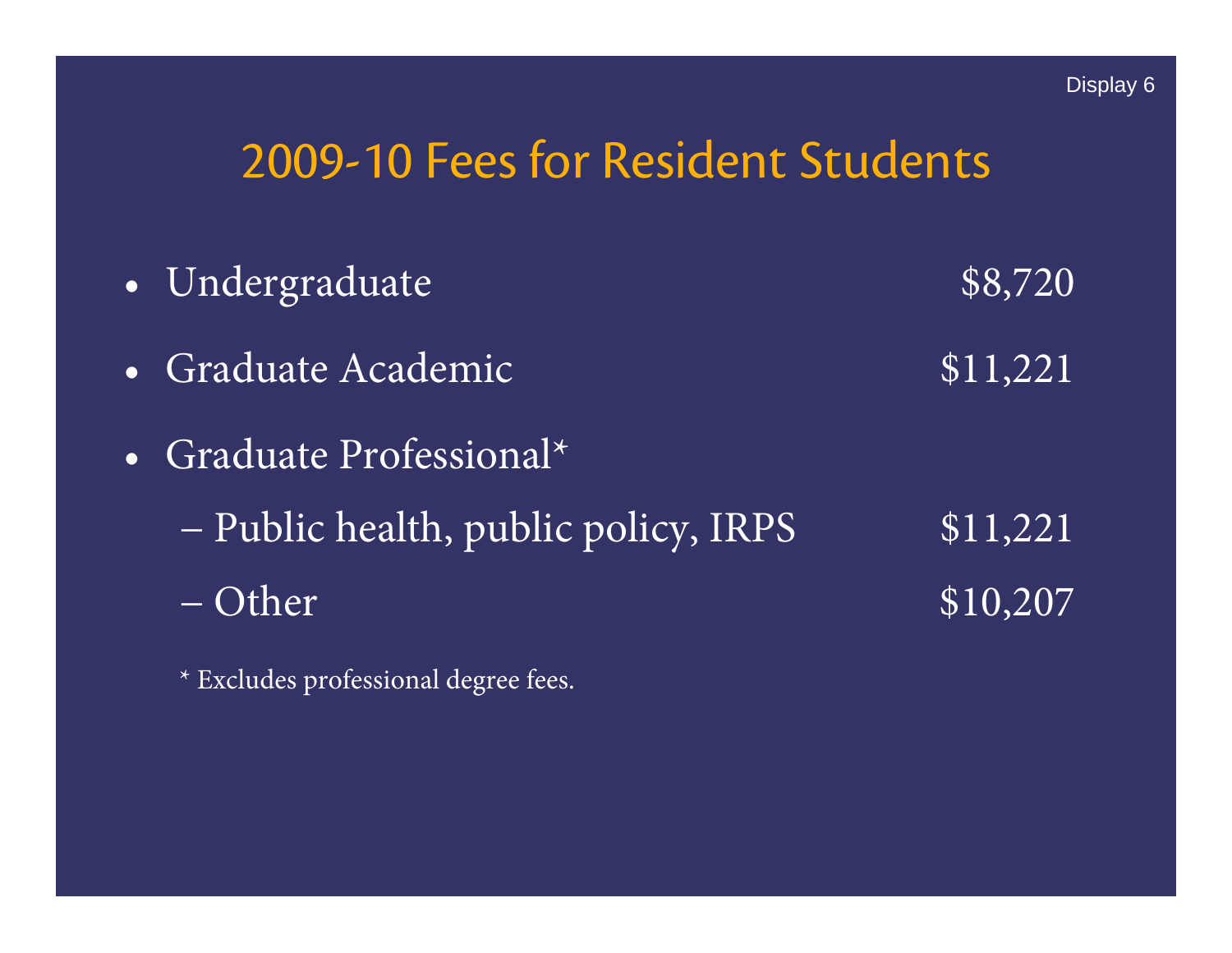# 2008-09 Fees at Comparison Institutions: Resident Students

|                            | Undergraduate | Graduate         |
|----------------------------|---------------|------------------|
| · SUNY Buffalo             | \$6,285       | \$8,341          |
| · University of Illinois   | \$12,106      | \$11,988         |
| • University of Michigan   | \$11,738      | \$16,541         |
| · University of Virginia   | \$9,490       | \$12,140         |
| • Comparison Average       | \$9,905       | \$12,253         |
| • University of California | \$8,027       | $\sqrt{510,353}$ |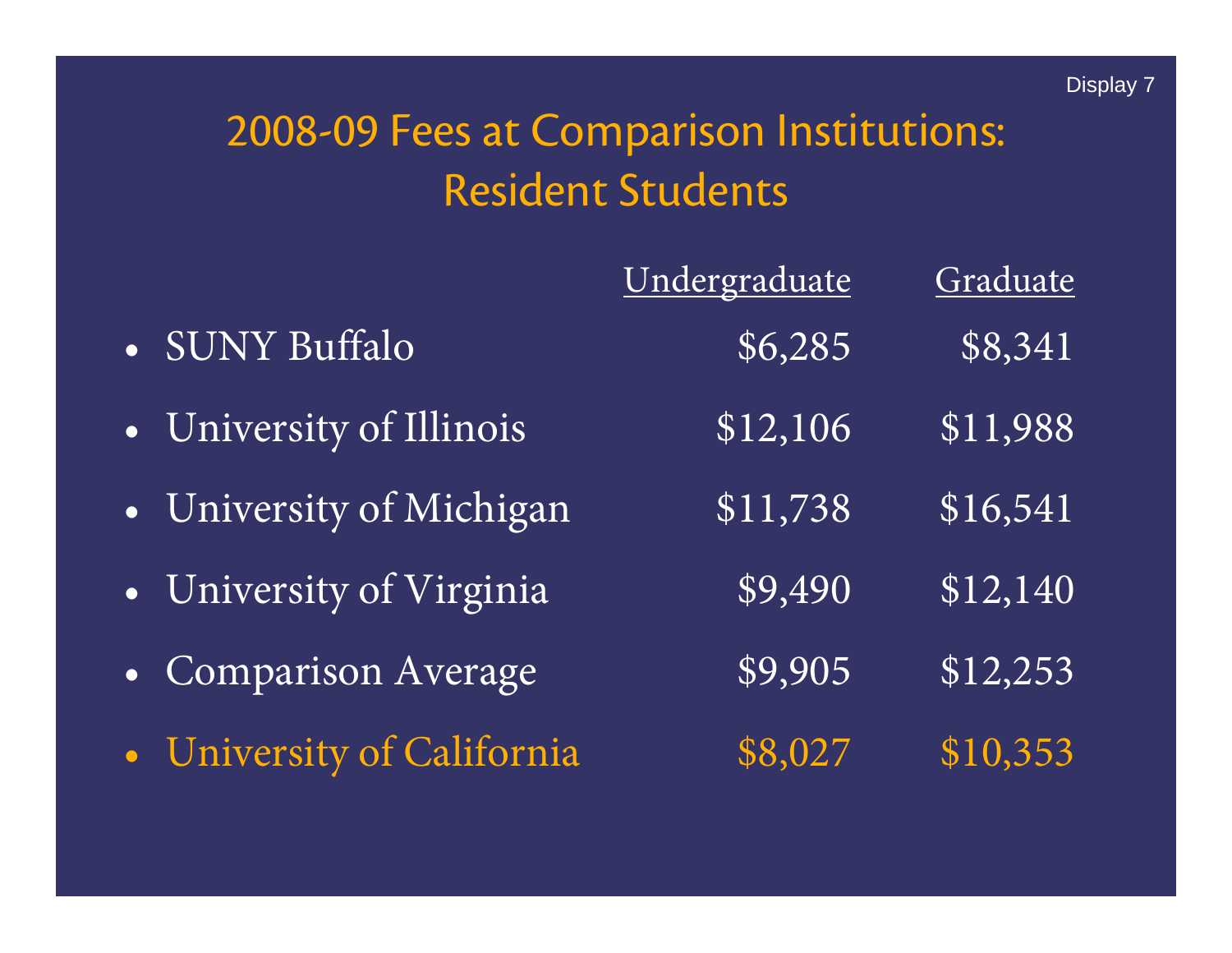### Display 8

### 2008-09 Average Total Cost of Attendance for Resident Undergraduate Students

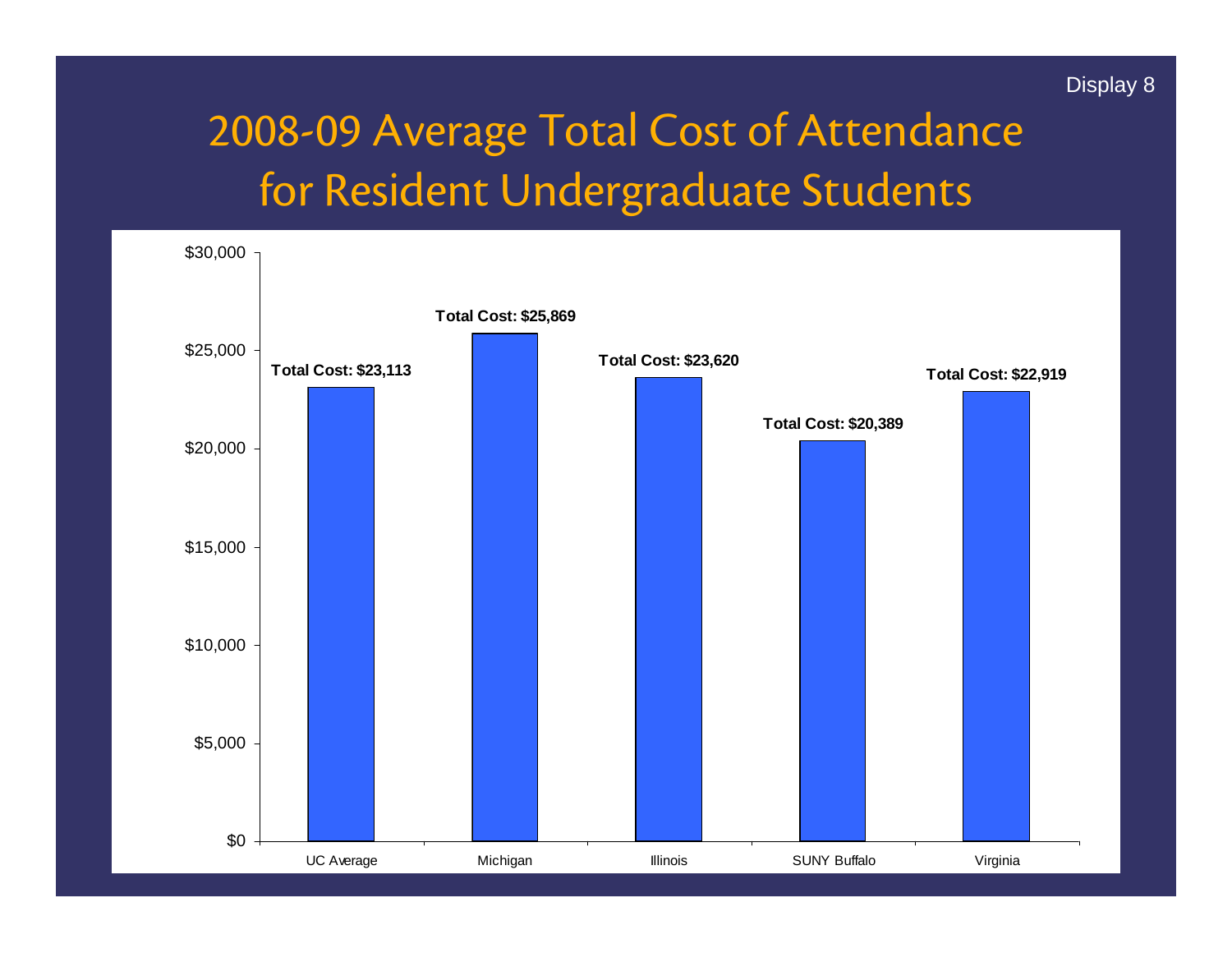#### Display 9

### 2008-09 Average Total Cost of Attendance for Undergraduate Need-based Aid Recipients

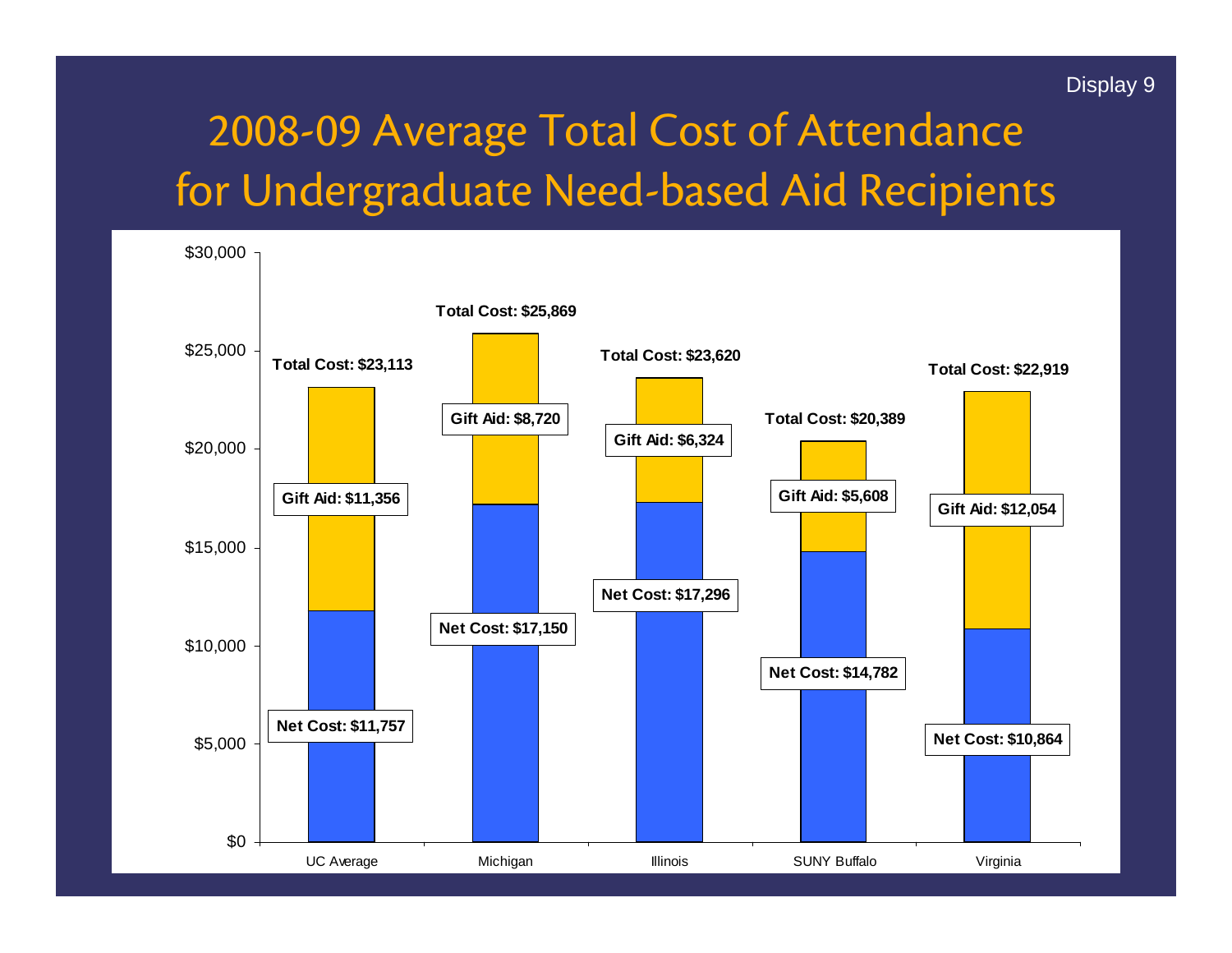### Financial Aid Enhancements in 2009-10

- •Blue and Gold Opportunity Plan
- • American Recovery and Reinvestment Act
	- Pell Grant expansion
	- Federal tax credit expansion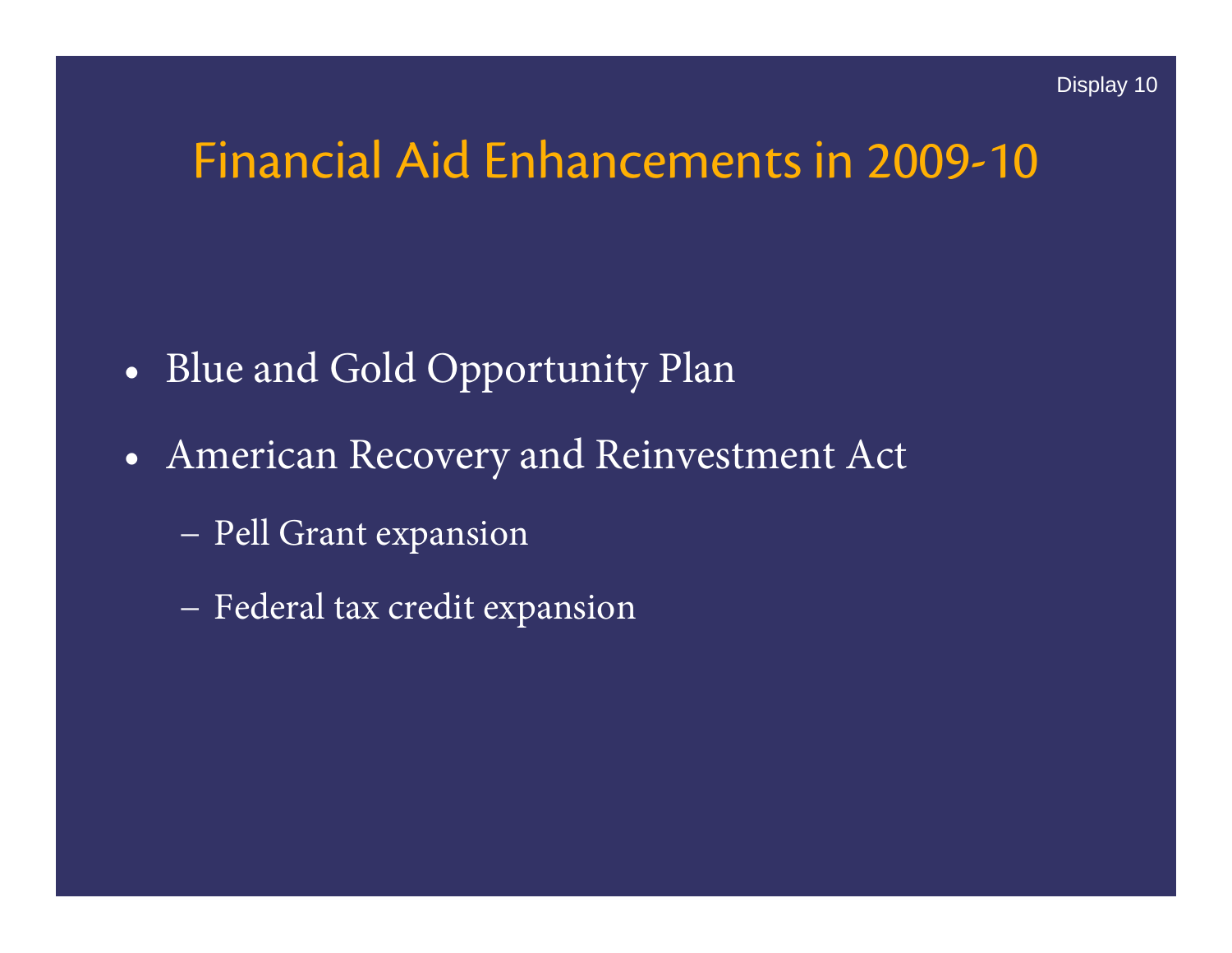### 2009-10 Increases in Financial Resources Compared to Fee Increase